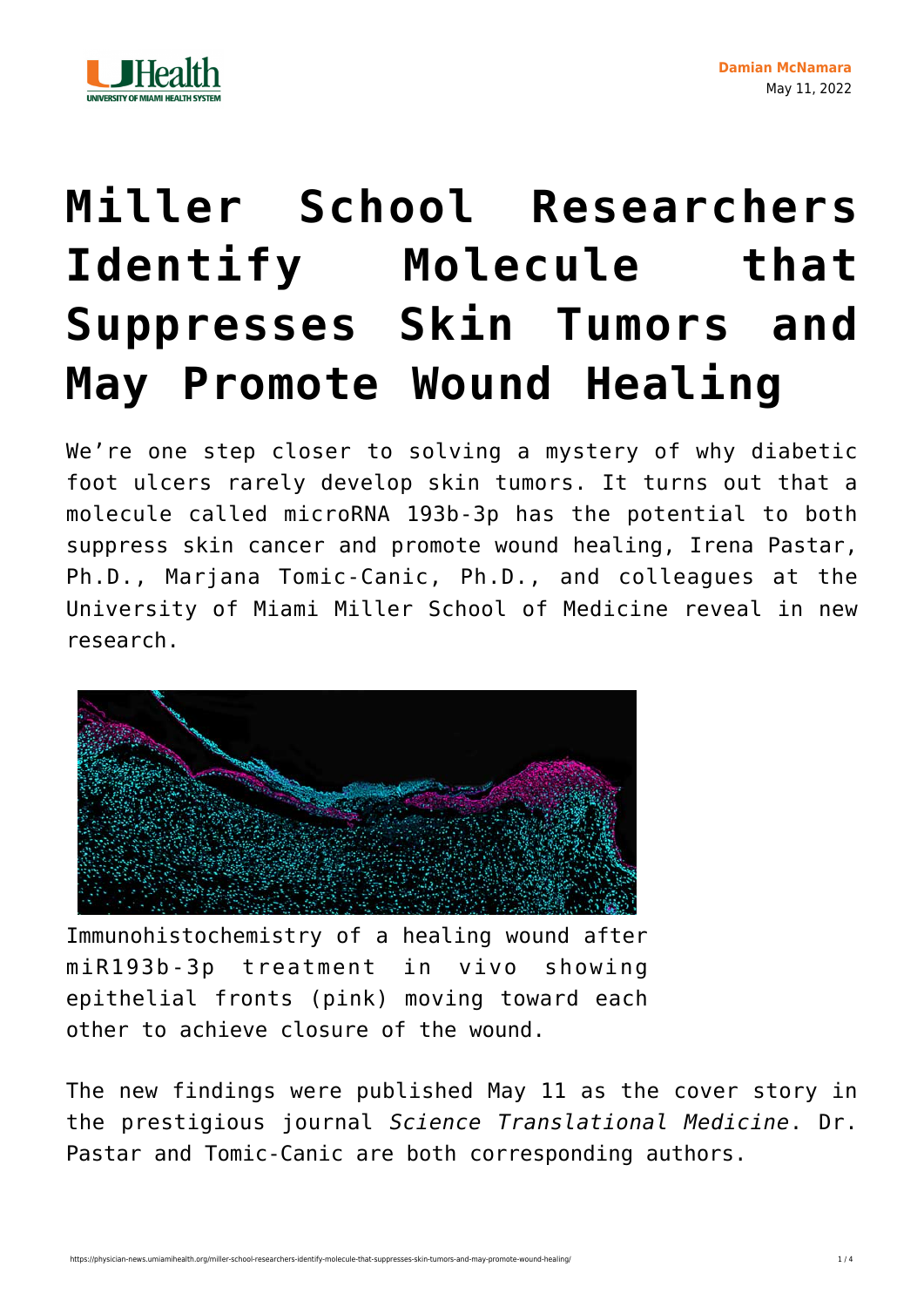

Non-healing or chronic wounds, such as diabetic foot ulcers (DFUs), and malignant tumors, such as squamous cell carcinomas, share common biological traits, said Dr. Tomic-Canic, professor and vice chair of research and the Director of Wound Healing and Regenerative Medicine Research Program in the Dr. Phillip Frost Department of Dermatology and Cutaneous Surgery at the Miller School.

These tumors and ulcers are "like two sides of the same coin," added Dr. Pastar, who is research associate professor. And although other wounds can become cancerous, skin tumors are very rare in patients with diabetic foot ulcers.

## **Discovering the Dual Role**

To find out why, Drs. Pastar and Tomic-Canic and colleagues evaluated microRNAs, small RNA molecules that orchestrate healing, in both DFUs and acute wound samples from people. Through this work, they discovered the dual role of miR193b-3p, which was more active in DFUs and less active in acute wounds. They also confirmed their findings using a diabetic mouse wound model.

The new breakthrough comes with a caveat. Although activation of microRNA 193b-3p suppresses skin cancer in DFUs, too much of a good thing, or "super-activation" of this mechanism also impairs re-epithelialization and cell migration in the same ulcers. Those two processes are necessary for DFU wound healing.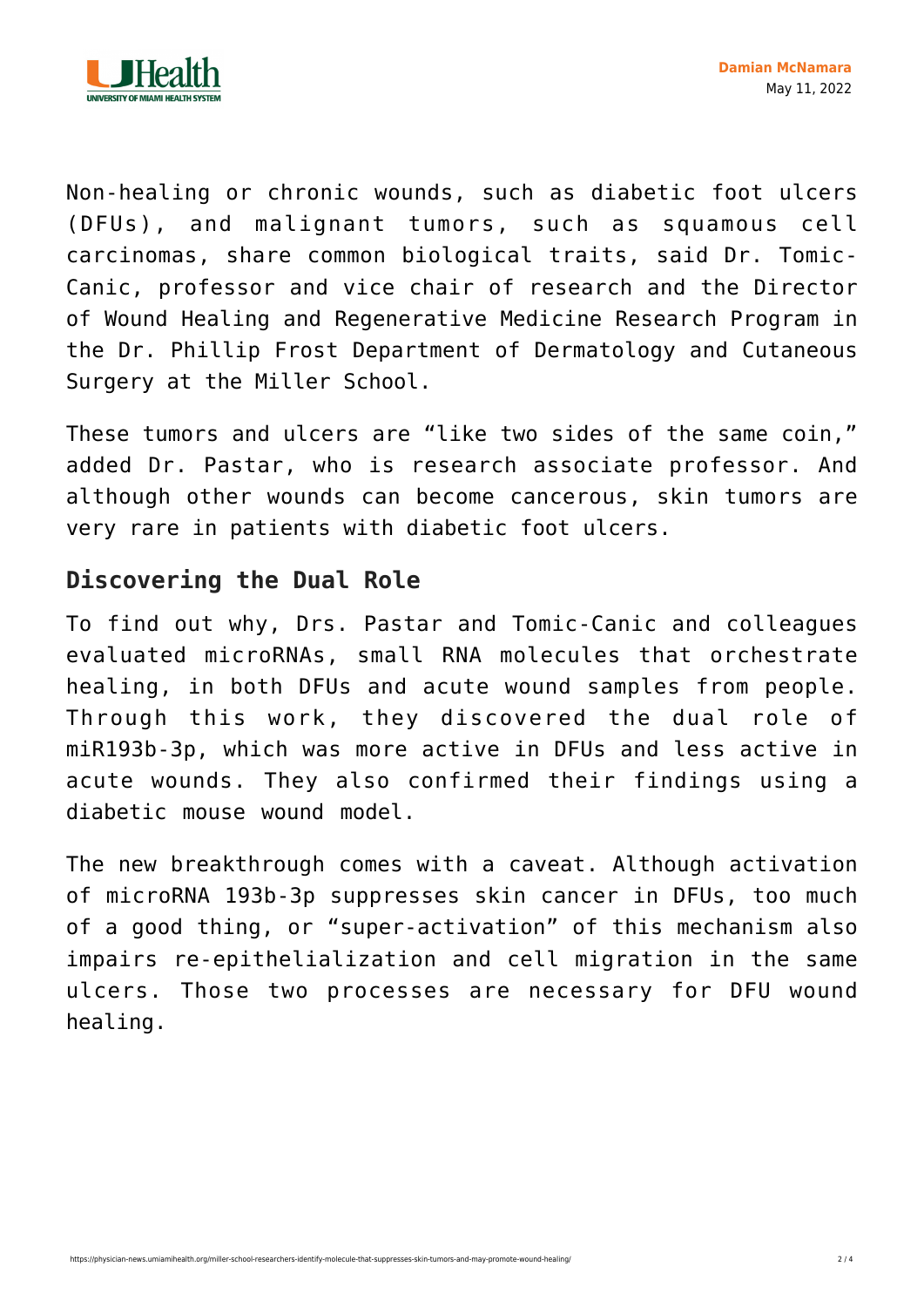



Wound Healing Team.

Therefore, finding the right balance with microRNA 193b-3p could be the key. In addition, this biological mechanism could be targeted with therapeutics in the future.

The next step in the research could be to further explore the multiple mechanistic components of tumor suppression to advance development of therapies that benefit both people with cancer and non-healing diabetic foot ulcers.

## **Best of Two Worlds**

"Our findings revealed a specific molecule, microRNA 193b-3p, and its downstream targets that can be fine-tuned to achieve the best of the two worlds — tumor suppression and wound healing at the same time," Dr. Tomic-Canic said.

"Both wounds and tumors represent such complex clinical problems that only a multi-disciplinary team, such as the one at UM's Wound Healing Program, can tackle them, she added.